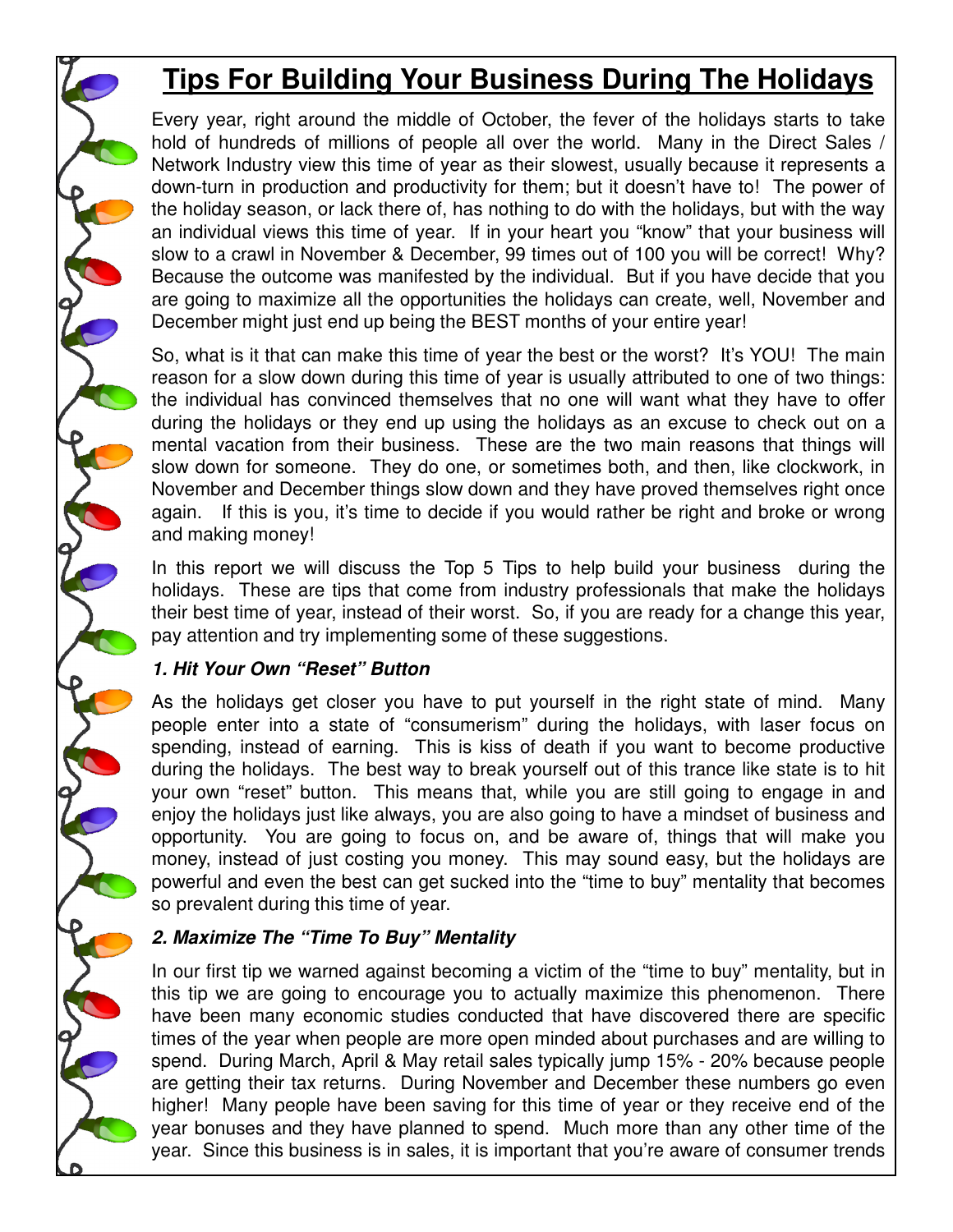# **Tips For Building Your Business During The Holidays – Page 2**

trends like this one. Now that you know about it, you need to know how to maximize it, which will be covered in our next few tips.

# **3. Be Prepared For What Is To Come**

For most people the holidays bring with them numerous opportunities to get together with other people. And a lot of these get-togethers ONLY happen during the holidays, so you have to maximize their limited availability. You have to remember that every chance to connect with people, is a chance to build your business. It is VERY important to know that "building your business" does not necessarily mean making a sale right on the spot. It means being able to set a foundation with a prospect, cultivate an opportunity to share water with someone, empower someone with new information about the connection between health and hydration, etc. In order to turn a get-together into an opportunity you need to be prepared. There is a short list of items I always have available when I attend holiday functions, even if they are just waiting in the car, should I need them. Here is what I recommend having available:

 $\checkmark$  **Business Cards** – A basic necessity in any real business!

 $\checkmark$  **Brochures** / **Magazines** – Have a few out in the car. DO NOT have them on you. Pulling out a brochure while you are talking to someone at a social gathering makes it look like this is the only thing you were trying to accomplish and the only reason you were speaking to them. If the conversation progresses to the point that a brochure or magazine would be appropriate, simply excuse yourself and go grab one or two. DO NOT grab a "packet" of info, again it looks too planned. Having a coupe of brochures out in the car is reasonable. Don't make it look like you are trying to work the person you are talking to. The information you give them should feel like sharing, NOT selling! And remember, while it may seem "old school" to give out printed materials, this is the absolute safest way to provide information to a new prospect. You could just give them a website link or a link to videos on YouTube, but every time you do, you run the risk of having them stumble across negative information posted by our "competition", which will then force you to defend or explain why that information is incorrect or misleading.

 $\checkmark$  Promotional Apparel / Clothing – Take advantage of business branded & holiday themed apparel / clothing. There are great designs available on the www.going6a.com website Merch (merchandise) online store. These are great conversation starters and literally makes you a walking holiday billboard for your business.

 $\checkmark$  Water Samples – You may want to have a few extra bags of water in the trunk when you go to a gathering. If a conversation leads to someone saying, "this is really interesting, I would really like to try your water…", this is when you pull out your "trump card". Once again, you DO NOT want to seem like you planned to use this gathering to sell your product, so make sure you handle this correctly. You could say something like, "you know, I actually have a few gallons of water that I planned to drop off on my way home. If you really want to try it, I have enough that I could give you a few gallons to try."

The last thing you'll need is a positive attitude. Even though you are building your business, HAVE FUN! Remember that our product may help people and you are part of that. Let it be something that is positive for you and let it show in your attitude. People like to be around people that are happy, so make sure you are being a product of our product by being healthy, hydrated and, most importantly, HAPPY!